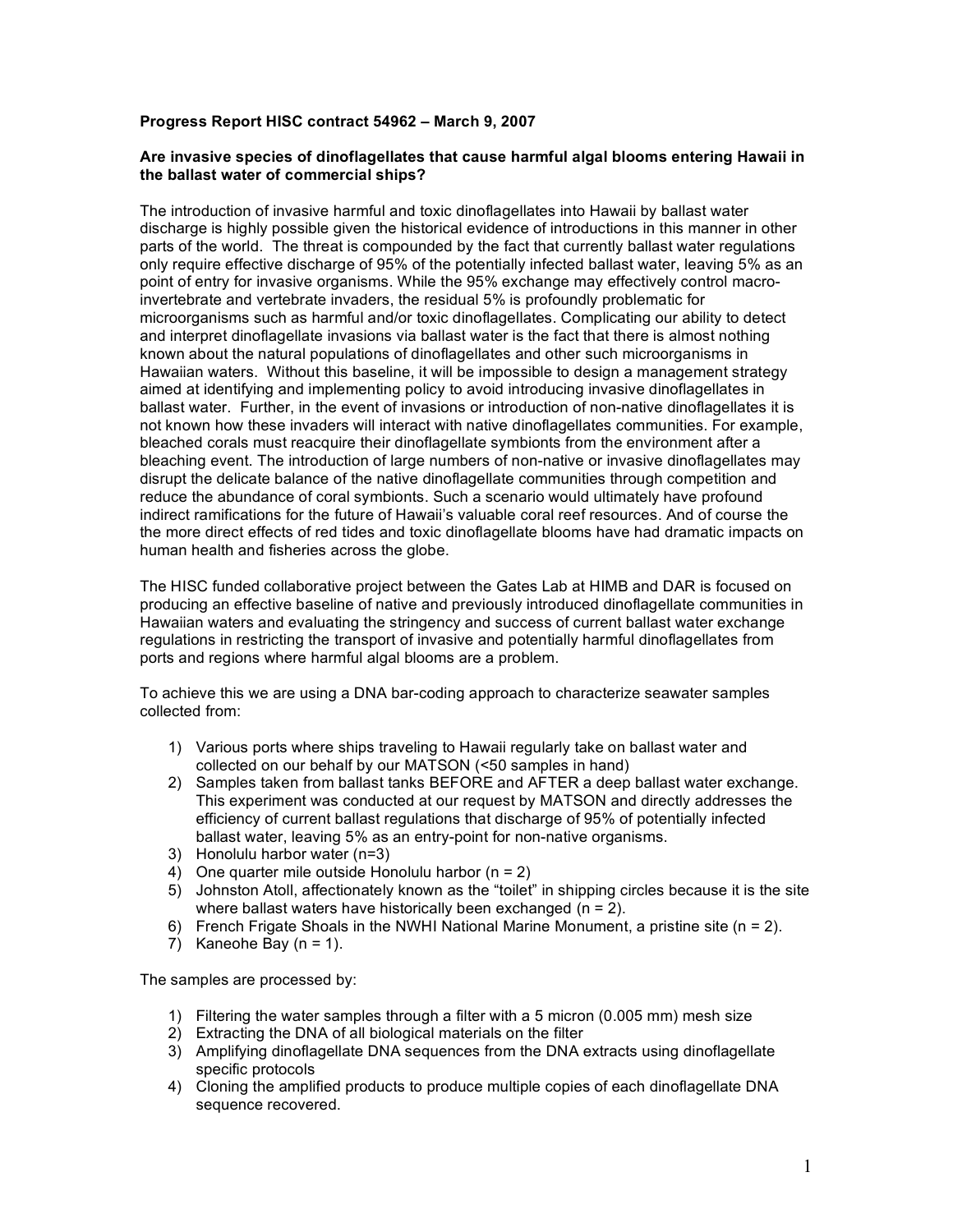- 5) Sequencing each of the clones
- 6) Identifying the type of dinoflagellate that each cloned sequence represents by comparison with the global databases.
- 7) Archiving each cloned sequence at -80oC.

## **Results to Date**

To complete the laboratory analyses I have hired Mindy Mizobe as a technician. Mindy has a BS from UH Manoa and has performed outstandingly on the project. To date she has processed all samples to step 1 or 2 above and a subset of them all the way through to step 7 (Appendix 1 attached). To date we have obtained 134 DNA sequences representing a variety of dinoflagellate species, **many of which are harmful and/or toxic**. As anticipated, at Johnston Atoll where there is a deep history of ballast water dumping, 16 of the 18 different types of dinoflagellates detected are members of toxic or harmful groups. In contrast, of the 17 dinoflagellates types detected in Kaneohe Bay where there has been no ballast exchange activity, only 6 belong to toxic or potentially harmful groups. The comparison of these sites also suggests that the harmful and toxic members are able to out-compete the less toxic and or native varieties. We are currently analyzing samples taken from French Frigate Shoals (made possible by our collaboration with the NWHI Marine National Monument staff, DAR and NFWS) and those collected within and outside Honoulu Harbor (by DAR) to explore these findings in more detail.

In addition to our own physical collections, we have been able to obtain samples through a very fruitful collaborative relationship with the shipping company MATSON. During normal operations, and unlike most shipping companies frequenting Honolulu harbor, MATSON tries to keep the movement of water in their ballast tanks to a minimum and takes up and releases ballast water only as a last resort. However, due to the nature of our study, MATSON has agreed to conduct experiments on our behalf to examine the efficiency of the current ballast exchange regulations. Water is first taken into the tanks at a port of origin (ie China, Marshall Islands, Guam) and a 6L water sample is taken from the ballast tanks and frozen. This represents the pre-exchange sample. Then at a location approximately 200 miles offshore of Hawaii, the ballast tank is emptied (95%) and refilled, the ship comes into port and a 6L sample of this water is again taken– this represented the post-exchange sample.

For experiment 1, which originated in Shanghai Anchorage (L31-07.°N^122-32°E), the average concentration of DNA in the pre-and post-exchange sample was 3.08 ng/ul and10.68 ng/ul. Preliminary characterization reveals that the pre-exchange sample contains *Pfiesteria piscicida* (Appendix 1). *P. piscicida* is a dinoflagellate that has an infamous reputation for causing fish kills and adverse human health effects such as impaired concentration and learning. Our preliminary screens of the post-exchange ballast sample have not detected *Pfiesteria piscicida* however we are currently analyzing these samples in much more depth and so this absence remains to be confirmed. The post-exchange sample does however contain *Prorocentrum micans* and *Prorocentrum mexicanum*, which are both dinoflagellates associated with red tides. *Prorocentrum micans* blooms have been associated with shellfish kills due to oxygen depletion. *Prorocentrum mexicanum* produces fast-acting toxin (FAT) and the diarhetic shellfish poison (DSP) toxin and is very dangerous. In addition, the post-exchange sample contains both *Alexandium minutum* and *Peridinium quinquecorne*. *Peridinium quinquecorne* is a dinoflagellate that is associated with red tides and *Alexandrium minutum* causes dense reddish-brown tides that are associated with paralytic shellfish poisoning.

**Our data clearly suggest that members of harmful and toxic dinoflagellate groups are entering Hawaiian waters in the ballast water of ships**. We are currently working with MATSON to conduct more experiments for us so that we can determine the extent of the problem. In addition, we are continuing to collect baseline data for coastal waters in Hawaii. Our work to date **confirms the utility of a DNA sequence based approach** in the **early detection** of harmful and toxic dinoflagellates in Hawaii water.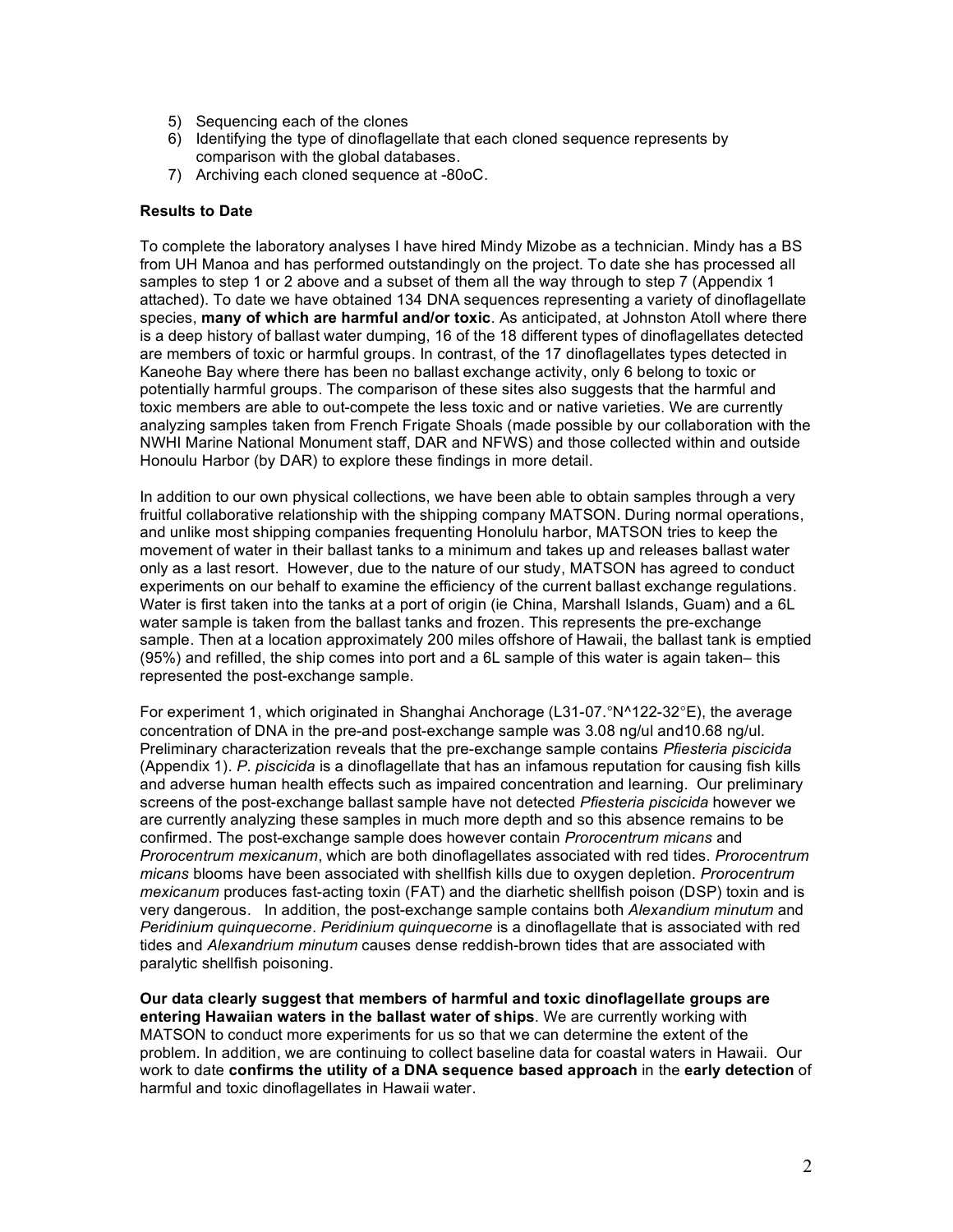|                                                          |                                       | <b>SAMPLE</b>  |                       |                                                         | Number of      |                | NON-           |                                                                                                                  |
|----------------------------------------------------------|---------------------------------------|----------------|-----------------------|---------------------------------------------------------|----------------|----------------|----------------|------------------------------------------------------------------------------------------------------------------|
| <b>SAMPLE LOCATION</b>                                   | <b>TYPE</b>                           | <b>NAME</b>    | <b>GENE</b>           | <b>GENERA/SPECIES</b>                                   | Sequences      | <b>HARMFUL</b> | <b>TOXIC</b>   | SYMPTOMS CAUSED                                                                                                  |
| Oakland, CA                                              | <b>PORT</b>                           | E <sub>1</sub> | ITS <sub>2</sub>      | Labyrinthulid quahog parasite                           | 1              | x              |                | Protist causes high mortalities of wild and<br>cultured hard clams.                                              |
|                                                          | <b>PORT</b>                           | E <sub>1</sub> | ITS2                  | Heterocapsa sp.-2                                       | 2              |                | ?              | Some spp. Cause red tides and human<br>skin irritation                                                           |
|                                                          | <b>PORT</b>                           | E1             | ITS2                  | Cyclotella ct. scaldensis                               | 1              |                | $\pmb{\times}$ |                                                                                                                  |
|                                                          |                                       |                |                       | <b>TOTAL</b>                                            | $\overline{4}$ |                |                |                                                                                                                  |
|                                                          | PORT                                  | E1             | 18s ssu rRNA          | Heterocapsa rotundata-2                                 | 2              | x              |                | Blooms cause mahogany tides                                                                                      |
|                                                          | <b>PORT</b>                           | E1             | 18s ssu rRNA          | Prorocentrum micans                                     | 1              | x              |                | Blooms cause shellfish kills due to O2<br>depletion                                                              |
|                                                          | <b>PORT</b>                           | E <sub>1</sub> | 18s ssu rRNA          | Pentapharsodinium tyrrhenicum                           | $\mathbf{1}$   |                | X              |                                                                                                                  |
|                                                          | <b>PORT</b>                           | E <sub>1</sub> | 18s ssu rRNA          | Pfiesteria-like sp.                                     | 1              | x              |                | Blooms associated with fish kills,<br>neurotoxic, skin, and respiratory effects in<br>humans.                    |
|                                                          |                                       |                |                       |                                                         | 5              |                |                |                                                                                                                  |
| Shanghai anchorage L31- PRE-Exchange<br>07.oN ^122-32.oE | <b>BALLAST</b>                        | RJ 1A (34 ITS2 |                       | <b>UNKNOWN</b>                                          |                |                | <sup>2</sup>   |                                                                                                                  |
| Shanghai anchorage L31-<br>07.oN ^122-32.oE              | PRE-Exchange<br><b>BALLAST</b>        | RJ 1A (3#ITS2  |                       | soil fungus                                             | 1              |                | ?              |                                                                                                                  |
| Shanghai anchorage L31- PRE-Exchange<br>07.oN ^122-32.oE | <b>BALLAST</b>                        | RJ 1A (3#ITS2  |                       | Symbiodinium sp. D1a                                    |                |                | X              |                                                                                                                  |
| Shanghai anchorage L31-<br>07.oN ^122-32.oE              | PRE-Exchange<br><b>BALLAST</b>        |                |                       | <b>TOTAL</b>                                            | 3              |                |                |                                                                                                                  |
| Shanghai anchorage L31- PRE-Exchange<br>07.oN ^122-32.oE | <b>BALLAST</b>                        |                | RJ 1A (3#18s ssu rRNA | Pfiesteria piscicida-5                                  | 5              | X              |                | Blooms associated with fish kills,<br>neurotoxic, skin, and respiratory effects in<br>humans.                    |
| Shanghai anchorage L31- PRE-Exchange<br>07.oN ^122-32.oE | <b>BALLAST</b>                        |                | RJ 1A (3418s ssu rRNA | Paramecium duboscqui/ Colpodella<br>sp./ Adelina grylii |                |                | X              |                                                                                                                  |
| Shanghai anchorage L31- PRE-Exchange<br>07.oN ^122-32.oE | <b>BALLAST</b>                        |                |                       | <b>TOTAL</b>                                            | 6              |                |                |                                                                                                                  |
| Shanghai anchorage L31- PRE-Exchange<br>07.oN ^122-32.oE | <b>BALLAST</b>                        | RJ 1B (4#ITS2  |                       | <b>Uncultured Glomus</b>                                |                |                | X              | soil bacteria                                                                                                    |
| Shanghai anchorage L31-<br>07.oN ^122-32.oE              | <b>PRE-Exchange</b><br><b>BALLAST</b> | RJ 1B (4#ITS2  |                       | <b>UNKNOWN</b>                                          |                |                |                |                                                                                                                  |
| Shanghai anchorage L31- PRE-Exchange<br>07.oN ^122-32.oE | <b>BALLAST</b>                        | RJ 1B (4#ITS2  |                       | Platyamoeba sp.                                         | $\mathbf{1}$   | $x-?$          |                | possible vector for bacterial pathogens                                                                          |
| Shanghai anchorage L31- PRE-Exchange<br>07.oN ^122-32.oE | <b>BALLAST</b>                        |                |                       | <b>TOTAL</b>                                            | 3              |                |                |                                                                                                                  |
| Shanghai anchorage L31-<br>07.oN ^122-32.oE              | PRE-Exchange<br><b>BALLAST</b>        |                | RJ 1B (4#18s ssu rRNA | Pfiesteria piscicida                                    |                | x              |                | Blooms can cause major fish kills, studies<br>pending on neurotoxic, skin, and<br>respiratory effects in humans. |
| Shanghai anchorage L31-<br>07.oN ^122-32.oE              | PRE-Exchange<br><b>BALLAST</b>        |                |                       | <b>TOTAL</b>                                            |                |                |                |                                                                                                                  |
|                                                          |                                       |                |                       |                                                         |                |                |                |                                                                                                                  |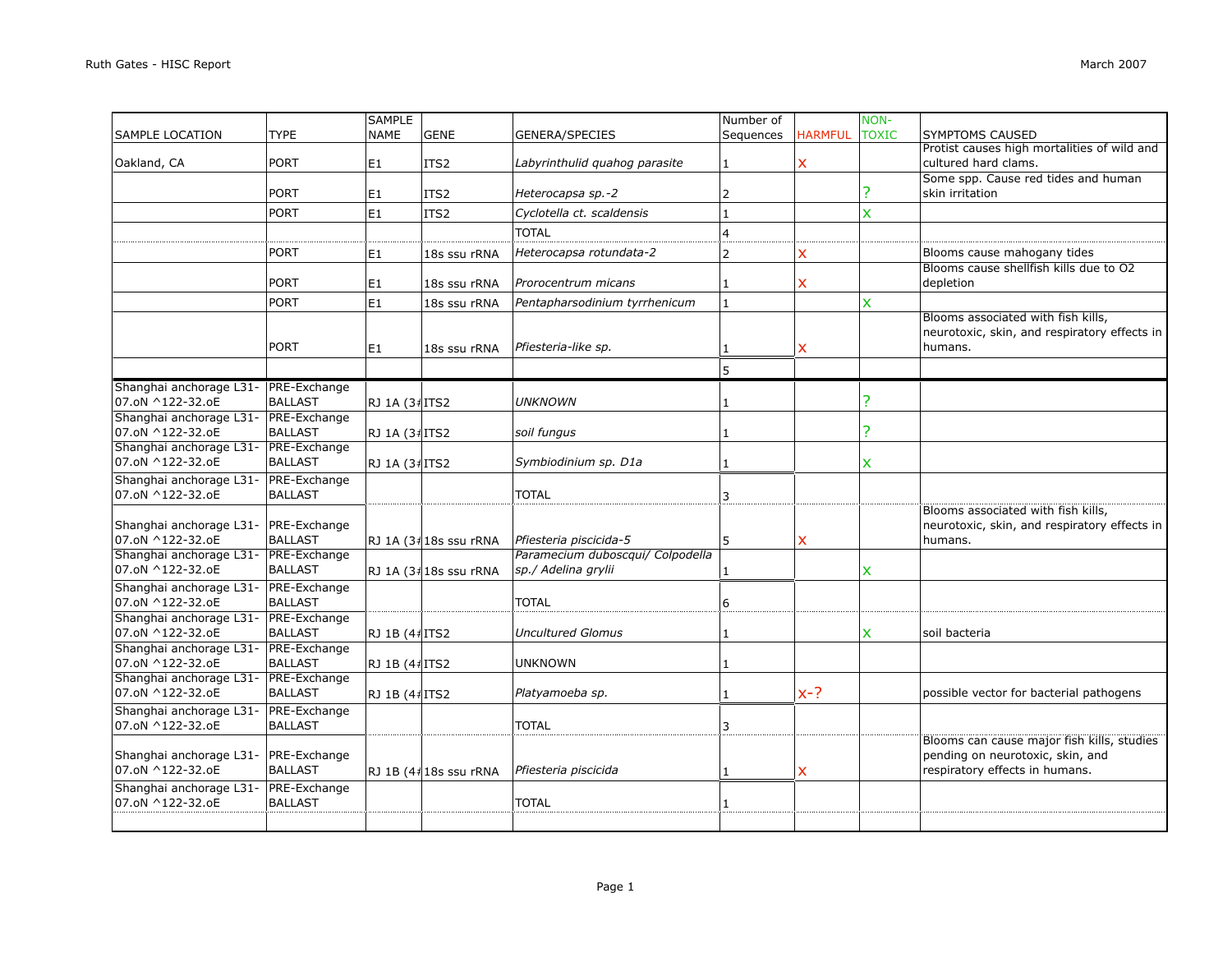| Forepeak (Deep water)<br>L47-27oN ^174-36oE | POST-Exchange<br><b>BALLAST</b> | RJ 2A (1#ITS2 |                       | Vannella sp.-2                                                              | $\overline{2}$    |       | x | Infected with numerous bacterial species.<br>Causes taste and odor problem in water<br>due to production of geosmin.                                                                                          |
|---------------------------------------------|---------------------------------|---------------|-----------------------|-----------------------------------------------------------------------------|-------------------|-------|---|---------------------------------------------------------------------------------------------------------------------------------------------------------------------------------------------------------------|
|                                             |                                 |               |                       | <b>TOTAL</b>                                                                | $\overline{2}$    |       |   |                                                                                                                                                                                                               |
| Forepeak (Deep water)<br>L47-27oN ^174-36oE | POST-Exchange<br><b>BALLAST</b> | RJ 2A (1#EUK  |                       | Gymnodinium/ Prorocentrum<br>micans/ Prorocentrum mexicanum<br><b>TOTAL</b> | 1<br>$\mathbf{1}$ | x     |   | 6 species of gymnodinium considered a<br>HAB; P. micans cause red tides, fish kills<br>due to anoxia; P. mexicanum produces<br>Fast-Acting Toxin and might be the cause<br>of Diarhettic Shellfish Poisoning. |
| Forepeak (Deep water)<br>L47-27oN ^174-36oE | POST-Exchange<br><b>BALLAST</b> | RJ 2B (2#ITS2 |                       | H. catenoides-2                                                             | $\overline{2}$    |       | X |                                                                                                                                                                                                               |
| Forepeak (Deep water)<br>L47-27oN ^174-36oE | POST-Exchange<br><b>BALLAST</b> | RJ 2B (24ITS2 |                       | Grateloupia doryphora                                                       | 1                 | x     |   | very invasive, out competes native alga                                                                                                                                                                       |
| Forepeak (Deep water)<br>L47-27oN ^174-36oE | POST-Exchange<br><b>BALLAST</b> | RJ 2B (2#ITS2 |                       | <b>UNKNOWN</b>                                                              |                   |       |   |                                                                                                                                                                                                               |
|                                             |                                 |               |                       | <b>TOTAL</b>                                                                | 4                 |       |   |                                                                                                                                                                                                               |
| Forepeak (Deep water)<br>L47-27oN ^174-36oE | POST-Exchange<br><b>BALLAST</b> |               | RJ 2B (2#18s ssu rRNA | Protoperidinium pentagonum/<br>Peridinium quinquecorne                      | $\mathbf{1}$      | $x-?$ |   | Peridinium quinquecorne blooms cause red<br>tides. P. pentagonum is not harmful.                                                                                                                              |
| Forepeak (Deep water)<br>L47-27oN ^174-36oE | POST-Exchange<br><b>BALLAST</b> |               | RJ 2B (2418s ssu rRNA | Roscoffia sp.                                                               | 1                 |       | x |                                                                                                                                                                                                               |
| Forepeak (Deep water)<br>L47-27oN ^174-36oE | POST-Exchange<br><b>BALLAST</b> |               | RJ 2B (2#18s ssu rRNA | Thalassomyces fagei                                                         | $\mathbf{1}$      |       | X | ellobiopsid parasite on protists                                                                                                                                                                              |
| Forepeak (Deep water)<br>L47-27oN ^174-36oE | POST-Exchange<br><b>BALLAST</b> |               | RJ 2B (2#18s ssu rRNA | Gymnodinium/ Prorocentrum<br>micans/ Prorocentrum mexicanum $ 1 $           |                   | X.    |   | 6 species of gymnodinium considered a<br>HAB; P. micans cause red tides, fish kills<br>due to anoxia; P. mexicanum produces<br>Fast-Acting Toxin and might be the cause<br>of Diarhettic Shellfish Poisoning. |
| Forepeak (Deep water)<br>L47-27oN ^174-36oE | POST-Exchange<br><b>BALLAST</b> |               | RJ 2B (2418s ssu rRNA | Alexandrium spp.                                                            | 1                 | $x-?$ |   | some spp. Are toxic (I.e., Alexandrium<br>minutum)                                                                                                                                                            |
|                                             |                                 |               |                       | <b>TOTAL</b>                                                                | 5                 |       |   |                                                                                                                                                                                                               |
|                                             |                                 |               |                       |                                                                             |                   |       |   |                                                                                                                                                                                                               |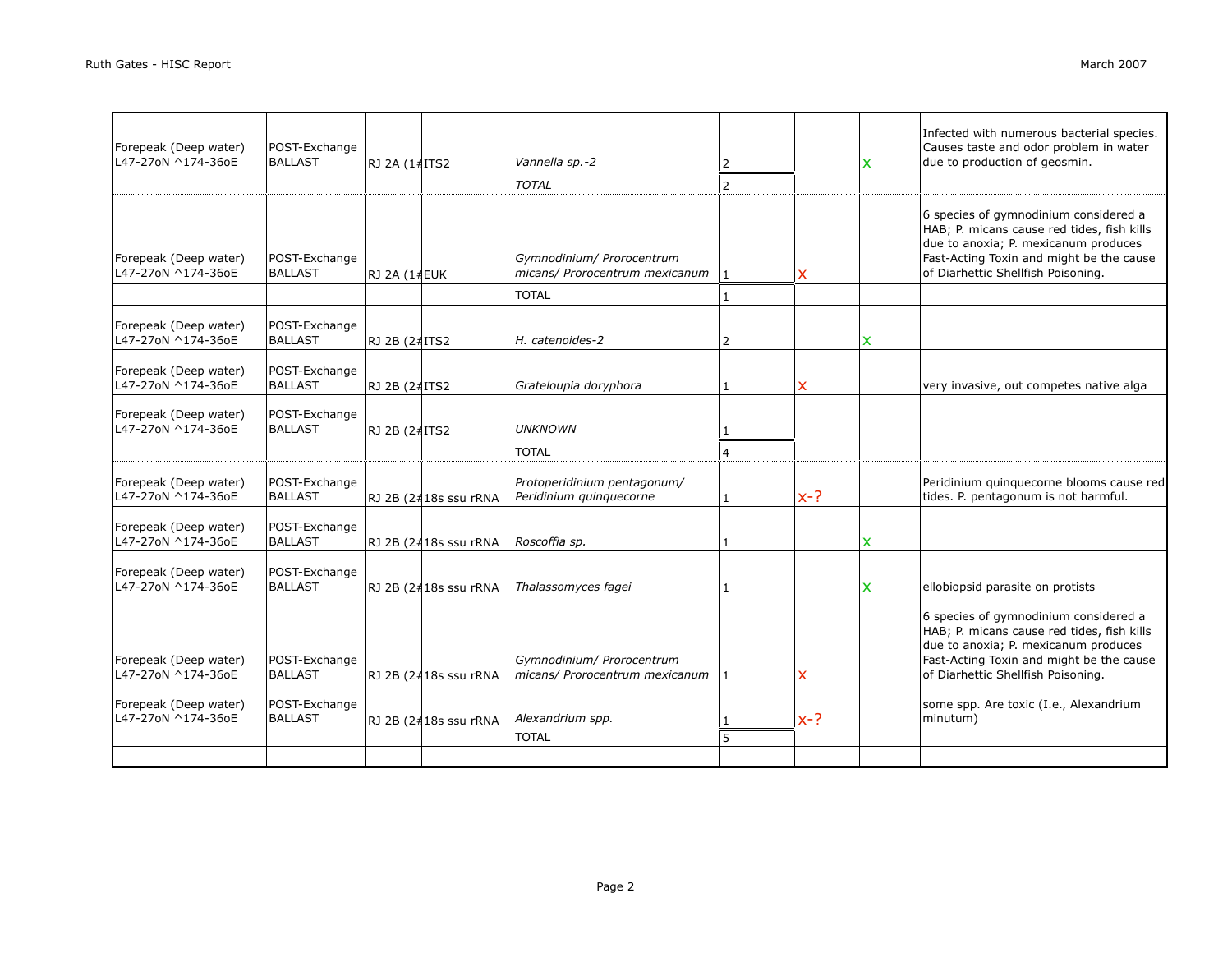| <b>INWHI-Johnston Atoll</b> | COASTAL |               | $6/7/06$ # 18s ssu rRNA | Dinophyceae sp.                                                       | $\overline{2}$ | $x-?$ |   | the family that encompasses many<br>dinoflagellates including Pfiesteria piscicida<br>and toxin-producing spp of Alexandrium.        |
|-----------------------------|---------|---------------|-------------------------|-----------------------------------------------------------------------|----------------|-------|---|--------------------------------------------------------------------------------------------------------------------------------------|
|                             |         |               | $6/7/06$ # 18s ssu rRNA | Heterocapsa sp.                                                       | $\overline{2}$ | $x-?$ |   | some spp. Cause red tides and shellfish<br>mortality. (I.e., H. circularisquama and H.<br>rotundata)                                 |
|                             |         |               |                         |                                                                       |                |       |   |                                                                                                                                      |
|                             |         |               | $6/7/06$ # 18s ssu rRNA | Kryptoperidinium<br>foliaceum/Peridinium foliaceum                    | $\mathbf{1}$   | $x-?$ |   | K.foliaceum causes the S. Carolina red tide<br>and metabolic stress in oysters.                                                      |
|                             |         |               | $6/7/06$ # 18s ssu rRNA | Alexandrium insuetum/ Scrippsiella<br>trochoidea/ Alexandrium minutum |                | $x-?$ |   | S. trochoidea causes a non-toxic brown<br>tide, A. insuetum causes a non-toxic red<br>tide. A. minutum causes a red tide and<br>PSP. |
|                             |         |               | $6/7/06$ # 18s ssu rRNA | Kryptoperidinium<br>foliaceum/Peridinium foliaceum                    | 2              | $x-?$ |   | K.foliaceum causes the S. Carolina red tide<br>and metabolic stress in oysters.                                                      |
|                             |         |               | $6/7/06$ # 18s ssu rRNA | Symbiodinium spp.                                                     | $\mathbf{1}$   |       | X |                                                                                                                                      |
|                             |         |               | $6/7/06$ # 18s ssu rRNA | Heterocapsa sp.                                                       | $\mathbf{1}$   | $x-?$ |   | some spp. Cause red tides and shellfish<br>mortality. (I.e., H. circularisquama and H.<br>rotundata)                                 |
|                             |         | <b>JHN 23</b> | 18s ssu rRNA            | Kryptoperidinium<br>foliaceum/Peridinium foliaceum                    | $\mathbf{1}$   | $x-?$ |   | K.foliaceum causes the S. Carolina red tide<br>and metabolic stress in oysters.                                                      |
|                             |         | <b>JHN 23</b> | 18s ssu rRNA            | Heterocapsa sp.                                                       | 4              | $x-?$ |   | some spp. Cause red tides and shellfish<br>mortality. (I.e., H. circularisquama and H.<br>rotundata)                                 |
|                             |         | JHN 5P        | 18s ssu rRNA            | Dinophyceae sp.                                                       | 3              | $x-?$ |   | the family that encompasses many<br>dinoflagellates including Pfiesteria piscicida<br>and toxin-producing spp of Alexandrium.        |
|                             |         | JHN 5P        | 18s ssu rRNA            | Kryptoperidinium<br>foliaceum/Peridinium foliaceum                    | $\overline{2}$ | $x-?$ |   | K.foliaceum causes the S. Carolina red tide<br>and metabolic stress in oysters.                                                      |
|                             |         | JHN 6P        | 18s ssu rRNA            | Alexandrium insuetum/ Scrippsiella<br>trochoidea/ Alexandrium minutum |                | $x-?$ |   | S. trochoidea causes a non-toxic brown<br>tide, A. insuetum causes a non-toxic red<br>tide. A. minutum causes a red tide and<br>PSP. |
|                             |         | JHN 6P        | 18s ssu rRNA            | Dinophyceae sp.                                                       | $\overline{2}$ | $x-?$ |   | the family that encompasses many<br>dinoflagellates including Pfiesteria piscicida<br>and toxin-producing spp of Alexandrium.        |
|                             |         | JHN 6P        | 18s ssu rRNA            | Heterocapsa sp.                                                       |                | $x-?$ |   | some spp. Cause red tides and shellfish<br>mortality. (I.e., H. circularisquama and H.<br>rotundata)                                 |
|                             |         | JHN 6P        | 18s ssu rRNA            | Uncult. Marine picoplankton                                           |                |       |   |                                                                                                                                      |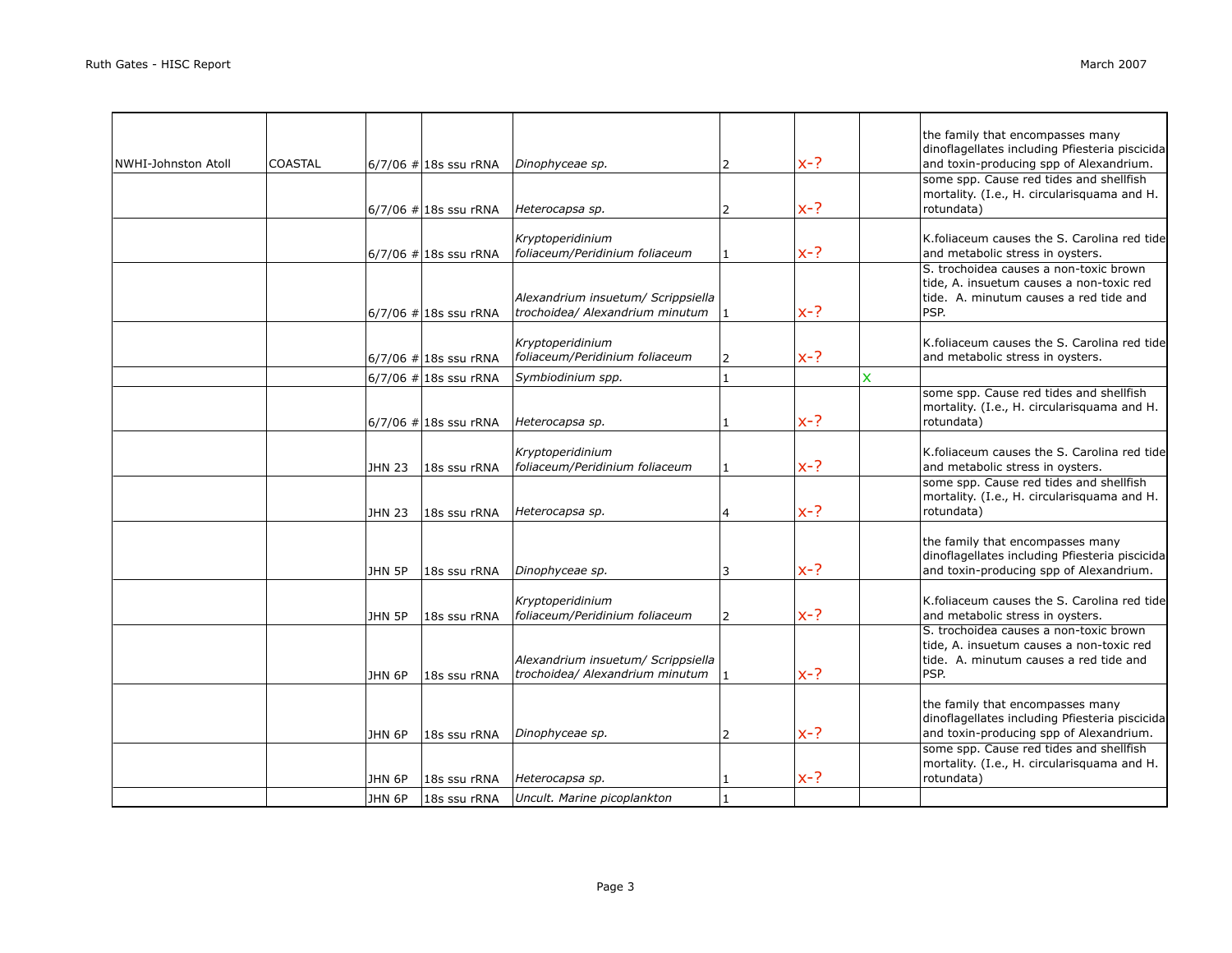| NWHI-Johnston Atoll<br>Continued             | <b>COASTAL</b> | <b>HOL</b> | 18s ssu rRNA     | Kryptoperidinium<br>foliaceum/Peridinium foliaceum                | 3              | $x-?$        |                           | K.foliaceum causes the S. Carolina red tide<br>and metabolic stress in oysters.                                                                                                                                                 |
|----------------------------------------------|----------------|------------|------------------|-------------------------------------------------------------------|----------------|--------------|---------------------------|---------------------------------------------------------------------------------------------------------------------------------------------------------------------------------------------------------------------------------|
|                                              |                | <b>JOH</b> | 18s ssu rRNA     | Scrippsiella spp./ Prorocentrum<br>micans/ Prorocentrum mexicanum |                | $x-?$        |                           | some Scrippsiella spp. (I.e., S. trochoidea)<br>cause red tide. P. micans cause red tides,<br>fish kills due to anoxia; P. mexicanum<br>produces Fast-Acting Toxin and might be<br>the cause of Diarhettic Shellfish Poisoning. |
|                                              |                | <b>JOH</b> | 18s ssu rRNA     | Heterocapsa sp.                                                   |                | $x-?$        |                           | some spp. Cause red tides and shellfish<br>mortality. (I.e., H. circularisquama and H.<br>rotundata)                                                                                                                            |
|                                              |                |            |                  | <b>TOTAL</b>                                                      | 30             |              |                           |                                                                                                                                                                                                                                 |
|                                              |                |            |                  |                                                                   |                |              |                           |                                                                                                                                                                                                                                 |
| <b>KANEOHE BAY- Coconut</b><br>Island Lagoon | <b>COASTAL</b> | B          | ITS <sub>2</sub> | Gymnodinium simplex                                               | 4              |              | x                         |                                                                                                                                                                                                                                 |
|                                              |                |            |                  | Gymnodinium beii                                                  | 3              |              | X                         |                                                                                                                                                                                                                                 |
|                                              |                |            |                  | Skeletonema sp.                                                   | 6              |              | $\overline{\mathsf{x}}$   |                                                                                                                                                                                                                                 |
|                                              |                |            |                  | Skeletonema costatum                                              | $\overline{2}$ |              | $\boldsymbol{\mathsf{x}}$ |                                                                                                                                                                                                                                 |
|                                              |                |            |                  | Sellaphora laevissima                                             | 3              |              | $\overline{\mathsf{x}}$   |                                                                                                                                                                                                                                 |
|                                              |                |            |                  | Cyclotella cf. Scaldensis                                         | $\mathbf{1}$   |              | X                         |                                                                                                                                                                                                                                 |
|                                              |                |            |                  | <b>UNKNOWN</b>                                                    | $\overline{7}$ |              |                           |                                                                                                                                                                                                                                 |
|                                              |                |            |                  | Karena brevis                                                     | 1              | $\mathsf{x}$ |                           | Blooms cause red tide, NSP, respiratory<br>infection, marine animal mortalities.                                                                                                                                                |
|                                              |                |            |                  | Takayama cf. Pulchellum                                           | $\mathbf{1}$   |              | $\boldsymbol{\mathsf{x}}$ |                                                                                                                                                                                                                                 |
|                                              |                |            |                  | uncult. Plasmodiophorid                                           | $\mathbf{1}$   |              | $\overline{\mathsf{x}}$   |                                                                                                                                                                                                                                 |
|                                              |                |            |                  | Prorocentrum micans                                               | 1              | x            |                           | Blooms cause shellfish kills due to O2<br>depletion                                                                                                                                                                             |
|                                              |                |            |                  | Prorocentrum mexicanum<br>Ensiculifera spp/                       | 1              | $\mathsf{x}$ |                           | P. mexicanum produces Fast-Acting Toxin<br>and might be the cause of Diarhettic<br>Shellfish Poisoning.<br>P. mexicanum produces Fast-Acting Toxin                                                                              |
|                                              |                |            |                  | Pentapharsodinium tyrrhenicum/<br>Prorocentrum mexicanum          | $\overline{2}$ | $x-?$        |                           | and might be the cause of Diarhettic<br>Shellfish Poisoning.                                                                                                                                                                    |
|                                              |                |            |                  | <b>TOTAL</b>                                                      | 33             |              |                           |                                                                                                                                                                                                                                 |
|                                              |                |            |                  |                                                                   |                |              |                           |                                                                                                                                                                                                                                 |
|                                              |                |            | 18s ssu rRNA     | Peridinium quinquecorne                                           | 14             | x            |                           | Blooms cause red tides and anoxia that<br>cause fish kills.                                                                                                                                                                     |
|                                              |                |            |                  | Roscoffia capitata                                                | $\mathbf{1}$   |              | $\boldsymbol{\mathsf{x}}$ |                                                                                                                                                                                                                                 |